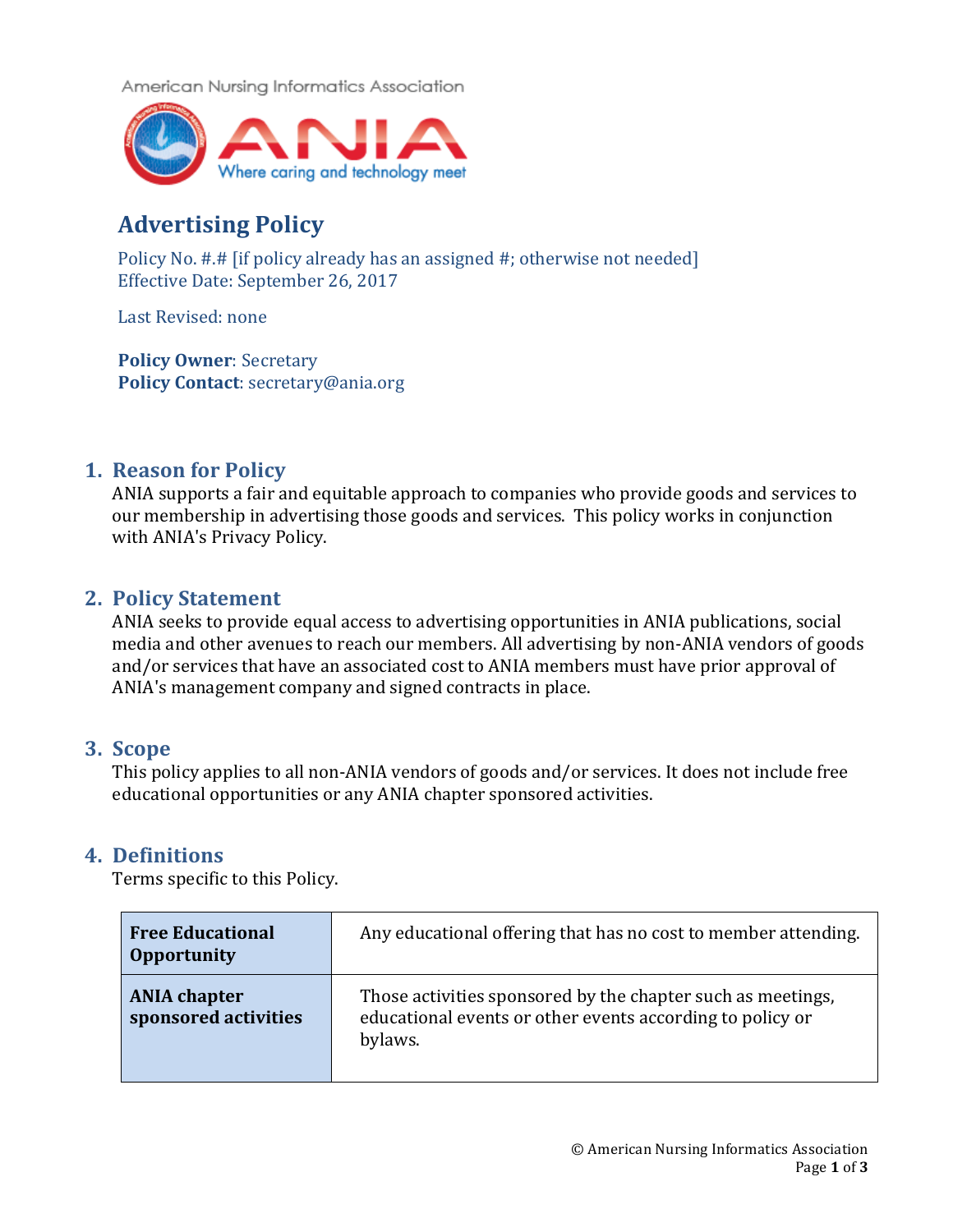| <b>Vendor</b>                 | A vendor is an individual or company selling goods or services<br>to someone else. |  |
|-------------------------------|------------------------------------------------------------------------------------|--|
| <b>Electronic advertising</b> | Includes website, ANIA Connect and Chapter Portals and any                         |  |
|                               | other official ANIA electronic format.                                             |  |

#### **5. Procedures**

Procedures outline how the policy's requirements will be met.

| 5.1 Formal Advertising                                                     |                                                                                                |  |
|----------------------------------------------------------------------------|------------------------------------------------------------------------------------------------|--|
| <b>Conferences</b>                                                         | Handled by ANIA's management company                                                           |  |
| Electronic (such as website,<br>eNews), journals or other<br>publications) | Handled by ANIA's management company                                                           |  |
| <b>Chapter Advertising</b>                                                 | Handled by chapter leaders, Regional Directors,<br>and/or ANIA's management company as needed. |  |

| 5.2 Informal Advertising                          |                                                                                                                                                  |  |
|---------------------------------------------------|--------------------------------------------------------------------------------------------------------------------------------------------------|--|
| <b>Advertising in discussion</b><br><b>boards</b> | Any posting deemed to be advertising by ANIA or their<br>management company will be denied during<br>moderation process or removed as necessary. |  |

#### **6. Forms**

Links to any forms needed to meet the policy's requirements. Use of links recommended, however, forms can also be uploaded directly to the policy page, if necessary.

| Title<br>None | $\blacksquare$<br>Link |
|---------------|------------------------|
|               |                        |
|               |                        |
|               |                        |
|               |                        |

# **7. Responsibilities**

ANIA's management company, Board of Directors, and Social Media committee have responsibility for monitoring compliance with this policy.

# **8. Policy History**